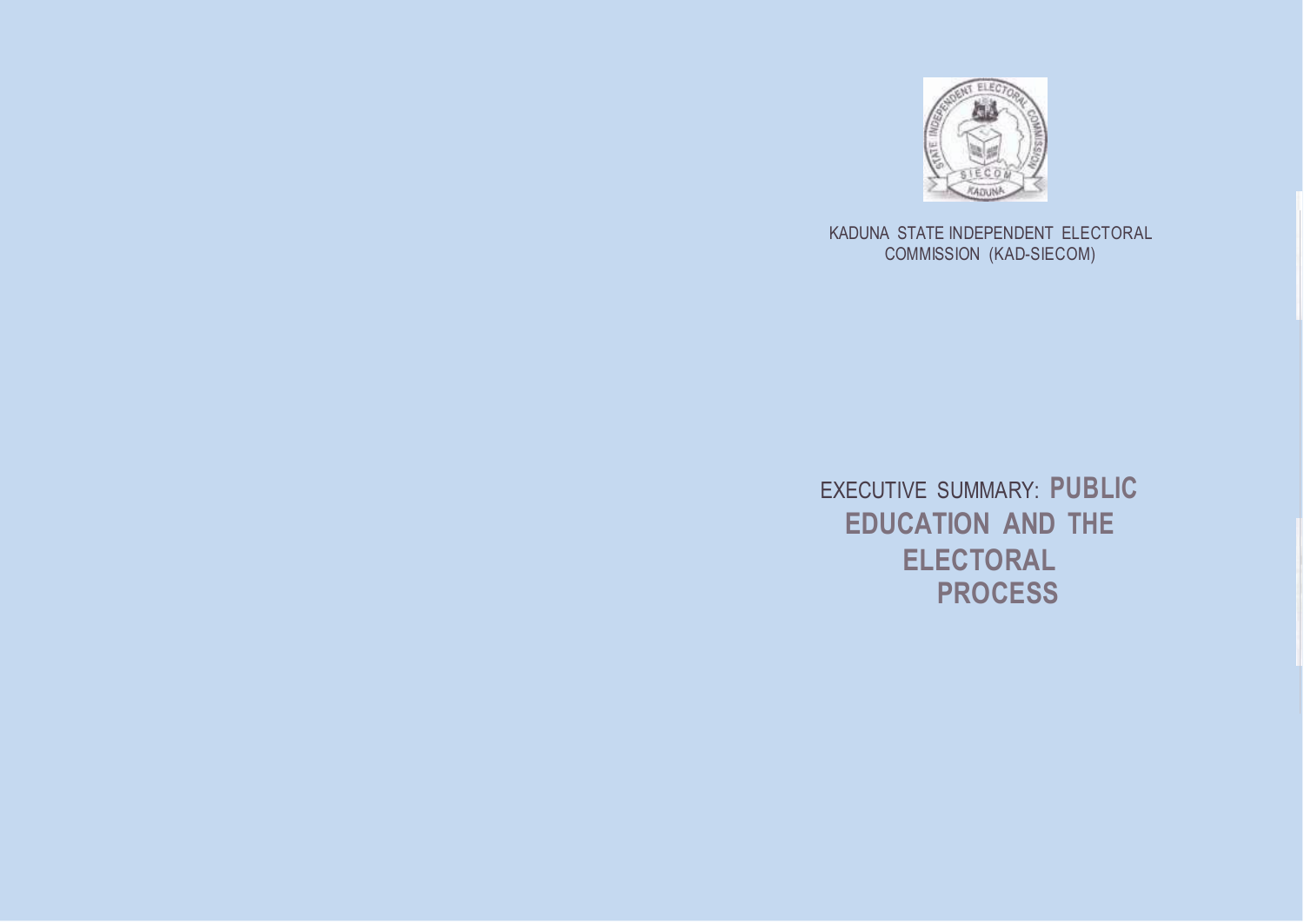All rights reserved. No part of this book may be reproduced, stored in a retrieval system or transmitted in any form or by any means without the prior written permission of the author.

ISBN:978-978-956-947-2

Published by the authority of KADUNA STATE INDEPENDENT ELECTORAL COMMISSION (KAD-SIECOM)

*Printed by:* Yaliam Press Ltd.



**DR. SARATU BINTA DIKKO-AUDU** CHAIRMAN



**NUHU lORIS ABDUR-RA'UF** SECRETARY TO THE COMMISSION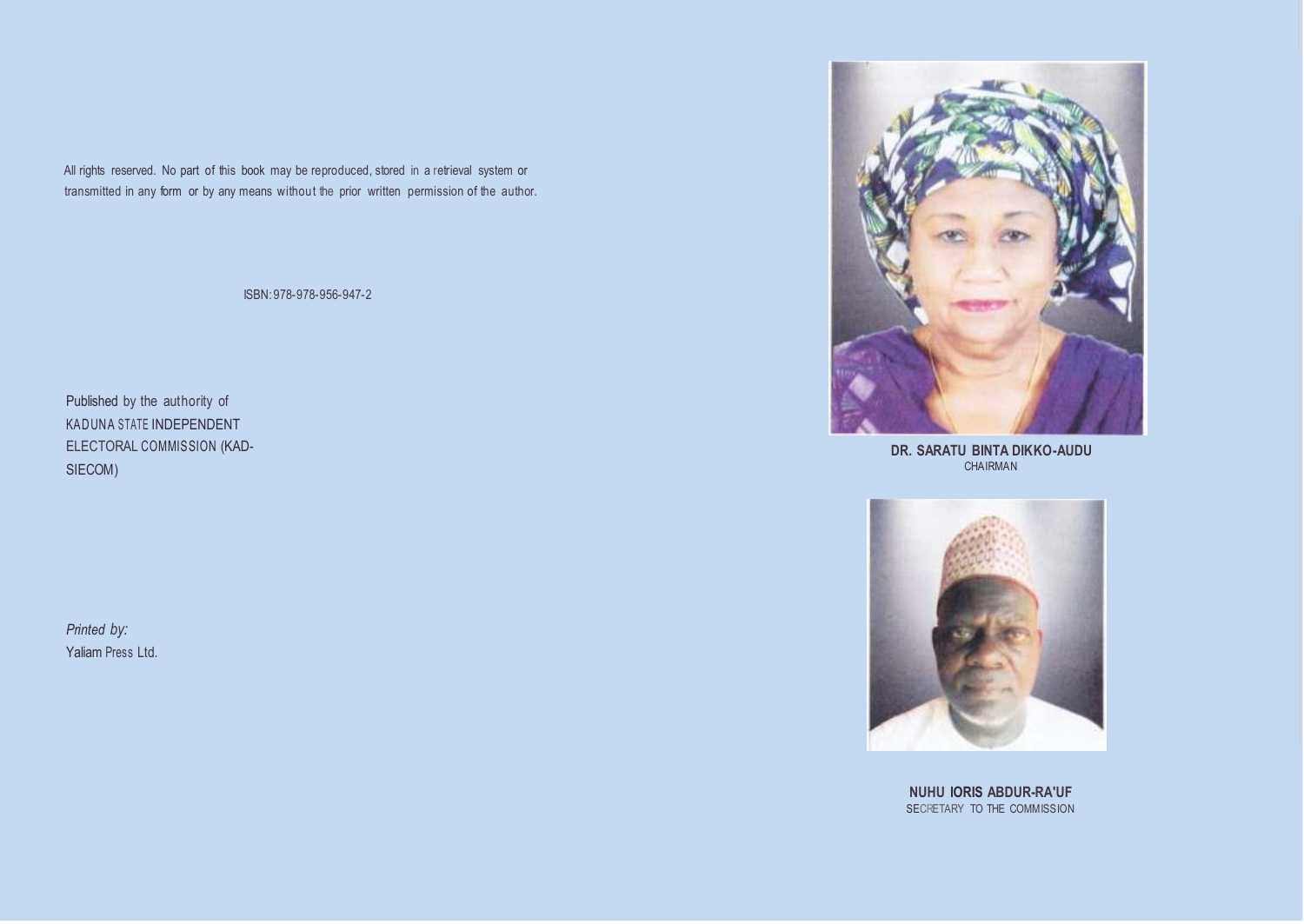### **STATE ELECTORAL COMMISSIONERS** For a state of the state of the state of the state of the state of the state of the state of the state of the state of the state of the state of the state of the state of the state of the st



MRS. SAFIYA U. BALARABE Commissioner Human Resources & Management Services Coordinator Zone 1A : Kaduna North, Kaduna South, Chikun, Kaj uru LGAs



MAL. AHMED NUHU BAMALLI Commissioner Finance & Budget Coordi nator Zone 2A: Z aria, Saban Gari, Saba & Kudan LGAs



BITRUS E. GWADAH, esq Commis sioner LegalMatters Coordinator Zone 3A: Kachia, K agark o, Kauru & Zanga K ataf LGAs



Commissi oner Operations & Logistics Coordinator Zone 18: Bimin Gwari, Giwa & lgabi LGAs



DR. RILWANU A. YAHAYA Commissioner Planning, Research & Training Coordinator Zone 28: Ikara, Makarfi, Lere & Kuban LGAs



PR OF. ANDREW A. NKOM Commissioner Public Affairs & Information Coordinator Zone 38: Jaba, J ama'a, Kaura & Sanga LGAs

The 1999 Constitution of the Federal Republic of Nigeria hasmade provision for the system of Local Government Administration by democratically elected Local Government Councils for which purpose State Independent Electoral Commissions (SIECs) have been established by the States of Nigeria and the Federal Capital Territory (FCT), Abuja. The Kaduna State Independent Electoral Commission (KAD-SIECOM) was therefore established by KD.S.Law No 10 of 2012 with the functions,among others, to conduct voter and civic education and to promote knowledge of sound democratic electoral process.

A review of the activities of the Commission has shown that, with Eight Editions of the Voter Education Pamphlet, focus had been on voter education in preparation for conduct of each election. Activities had therefore been on the 'election process' even when reference was being made to 'electoral process'. The aspect of promoting knowledge of sound democratic electoral process through public education was not being addressed. The Kaduna State Independent Electoral Commission (KAD• SIECOM) in its concern to close this gap by paying appropriate attention to public education has produced three publications, which are all First Editions;

Handbook for Public Education on Electoral Process.

Executive Summary: Public Education and the Electoral Process,and Prompting Questions for Public and Voter Education Drive.

The contents of these publications have emanated from <sup>a</sup> paper,which was well received, presented at an International Conference (March, 2016) which reviewed the 2015 National elections. The Kaduna State Independent Electoral Commission (KAD-SIECOM) is determined to fully and effectively implement the electoral process for entrenching and deepening democracy such that the Commission is seen to be conducting, free, fair and credible elections and those voted into office be seen to be working for the people they represent. TheCommission is therefore soliciting for cooperation from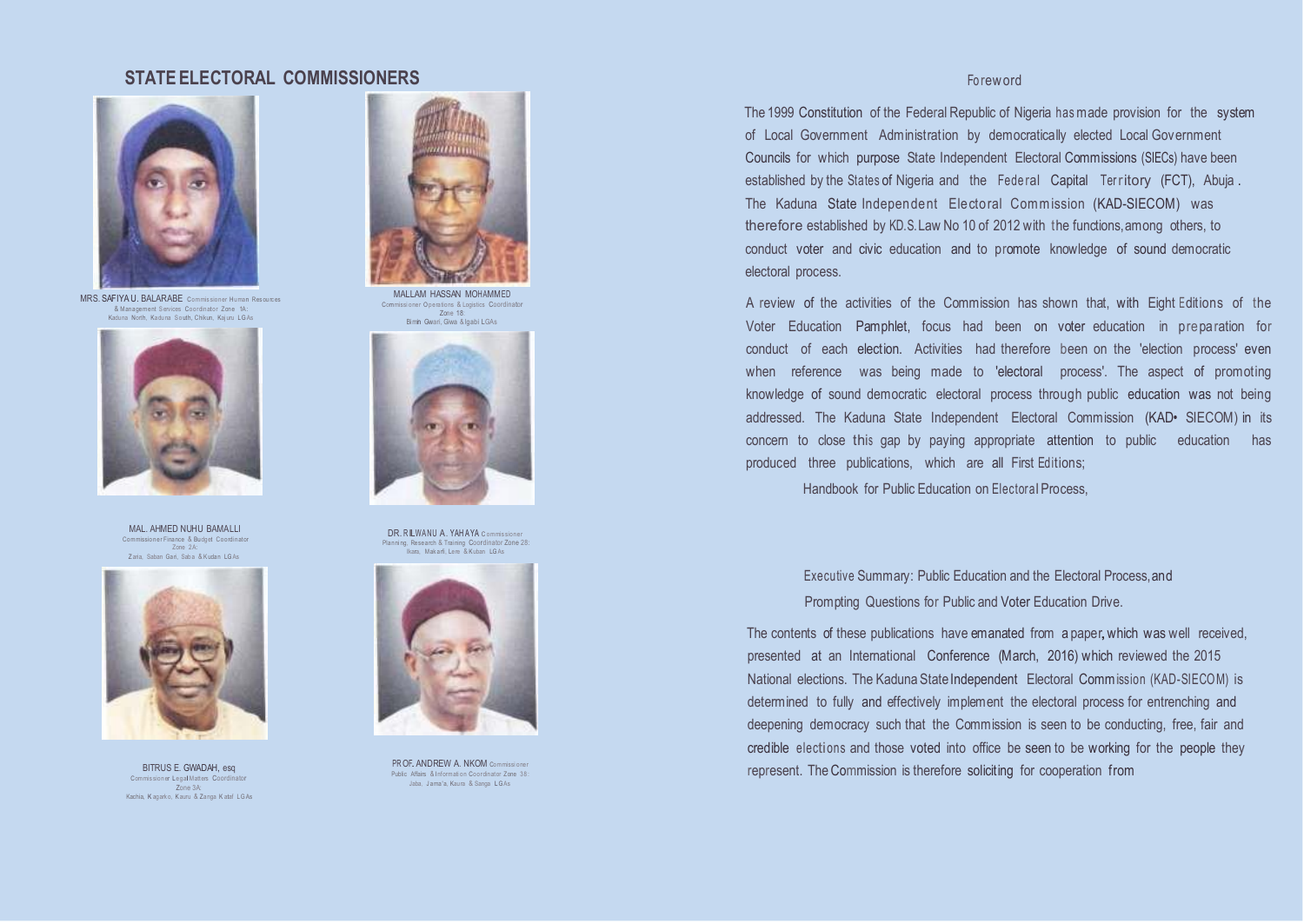all stakeholders towards effectively implementing the electoral process for the development of Kaduna State.

**Dr. (Mrs.) Saratu Binta Dikko-Audu**

**CHAIRMAN KAD-SIECOM**

### **Introduction**

This publication, Executive Summary: Public Education and the Electoral Process, is a summary of the Handbook for Public Education on Electoral Process and has covered the same issues. The Summary in covering the same basic issues has however, used a bulletpoint presentation approach to enable the reader much easier grasp of each of the issues and has thereby included more details. The issues covered to bring awareness include;

- Fundamental issues
- Governance in <sup>a</sup> democracy,
- Stakeholders in <sup>a</sup> democracy,
- The Ward as <sup>a</sup> basic electoral unit
- The massmedia in public education

The major addition in the Executive Summary is that it has shown what is involved in deepening democracy in terms of what is required of government and of citizens. Much more than entrenching democracy by continuously conducting free, fair and credible elections, deepening democracy requires that elected representatives of the people work to serve their interests.

The Executive Summary is intended for those who do not have time for reading long narrative but are interested in getting the essential information. However, details can be obtained from the Handbook for Public Education on Electoral Process. The sub-titles are intended to assist the reader to find information quickly based on issues of interest or of questions asked. The Executive Summary should also help to encourage greater interest and participation in the democratic process by all stakeholders, especially by the persons elected into office.

The Kaduna State Independent Electoral Commission (KAD-SIECOM) believes that this publication will be of immense benefit to all those who interact with it and encourages that those who come into contact with it do share its contents with others.

**Prof. Andrew A. Nkom Commissioner Public Affairs and Information KAD-SIECOM**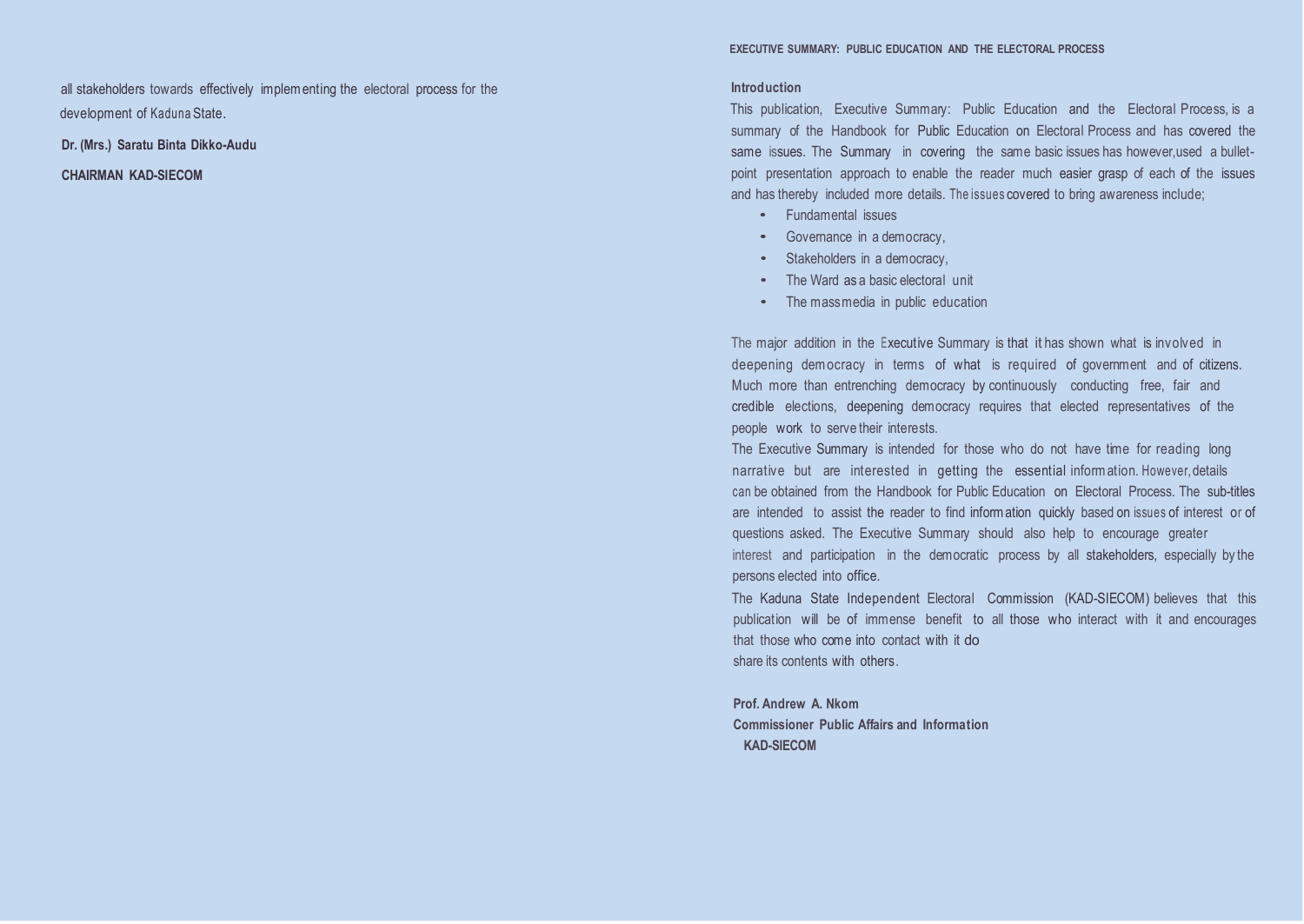### Preamble

This publication is intended for all those who do not have time for reading long narrative but want the essential content. However, the Hand Book for Public Education on Electoral Process can be used for obtaining more explanation.

## The Different Areas of Coverage in Public Education

1. Fundamentallssues

There are fundam ental issues in the Nigerian context that require clarification, which are basic to the effective implementation of the electoral process in relation to democracy; they are hinged on the differences in meaning between the concepts 'electoral process' and 'election process'.

- Election process refers to a combination of election activities involved in an election
- The activities are undertaken periodically for conduct of actual elections that are free,fair, non-violent and credible covering;
	- Pre-election,
	- Election Day and
	- Post-election activities, towards.
- Voter and civic education is directed at all those involved in election activities towards ensuring that elections are indeed free, fair, non• violent and credible.
- Electoral process refers to all issues and activities related to elections, including;
	- understandingthe importance of elections in a democracy;

ability to identify and articulate needs by groups and communities

preparation for decision-making on who to vote for before each election

preparation for and actual participation in any election for those qualified to vote or to bevoted for

monitoring performance of elected representatives includinggovernments

- $\checkmark$  forming preparation for the next round of elections
- identifying those that have served creditably
- $\checkmark$  identif ying those that have failed to properly represent their constituencies,

✓ indentifying those to be voted for regardless of

political party

- Public education refers to information provided to citizens covering
	- electoralproces

to different interest groups as stakeholders, including

- those below the voting age of 18 years
- those qualified to register and to vote or to bevoted for covering those as citizens of Nigeria who all have a stake in a democracy
- **Challenges in Elections**
- The challenges in elections in Nigeria are to do with its diversity
	- and high level of illite racy
	- the potentials for manipulation
	- use of political parties as diversionary tools and tendency
	- for violence through;

 $\checkmark$  use of sectional, ethnic, religious and other divisions,

- $\checkmark$  elections having become a profitable venture
- $\checkmark$  .the attitude of winni'ng by all means
- In such a situation the major tool required towards addressing these challenges and growing democ racy is information;

suitably prepared for easy consumption by stakeholders ·made available to the citizens to fully prepare them encouraging full participation in the electoral process reducing ability of manipulation

entrenching and especially, deepening democracy in

- Nigeria
- Ultimately providing awareness of the value of the vote in addressing challenges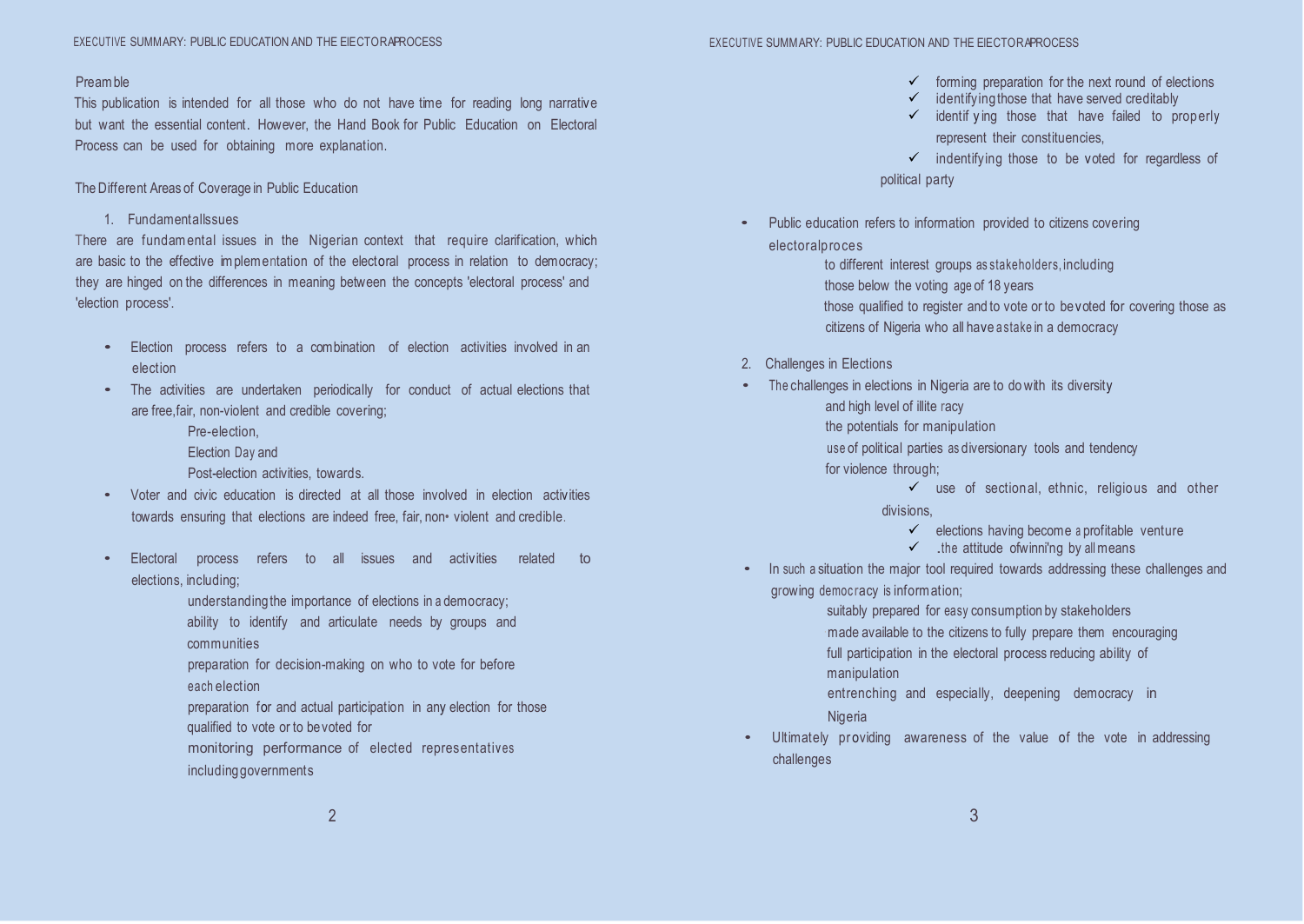These represent those challenges that must be addressed in public education for Nigerians.

- 3. Electoral Management Bodies (EMBs) have been established by Law for the purpose of managing the entire electoral process. They include;
- Independent National Electoral Commission (INEC), and
- State Independent Electoral Commissions (SIECs)

Election management bodies (embs) are specific to each election towards making sure that it is free, fair and credible;

- All groups/organizations involved in actual conduct of those elections, including;
	- );> Electoral Management Bodies (EMBs)
	- );> Political parties
	- );> Candidates
	- );> Voters
	- );> Security agencies
	- );> Election observers/ monitors
	- );> Other government organizations and NGOs
- They all play roles to ensure the successful conduct of free, fair and credible elections.
- 4. Public Education on ElectoralProcess and Democracy

Nigerian citizens need to be educated to appreciate that;

- The electoral process is the bedrock of democracy because through that process
	- );> representatives can be produced
	- );> governments formed and thereby
	- );> become the means for providing for the needs of Nigerian citizens
- However,to be able to play that role,
	- );> elections have to befree, fair and credible
	- $|$  produce those that are truly representatives of the people
- The information template on public education would cover the

## phases of the electoral process involving;

 $-$  Illinois and the interval  $\mathbb{I}$  is the interval of the interval  $\mathbb{I}$  is the interval of the interval of the interval of the interval of the interval of the interval of the interval of the interval of the interv

- Teaching all citizens about the entire electoral process in a democracy;
	- $\Rightarrow$  the nature of democracy
	- );> how the electora l process is the bedrock of democracy
	- the state of the Nigerian society in relation to elections
	- $\Rightarrow$  how as individuals and groups or communities as citizens can identify and articulate their needs
	- $\gg$  how to use the vote to elect those to help them meet those needs
	- ): how they can assist towards the conduct of free, fair, credible and non-violent elections
	- ): how they can monitor their represent atives towards ensuring that their needs are met
	- $\gg$  how they can hold their representatives accountable, which could translate to
		- ../ use of recall procedure or
		- ../ the rejection of those of them who do not perform well,at the next round of elections
- Citizens can use the vote and assist in conduct of free, fair and credible elections as covered in Voter Education within Public Education
- Ultimately citizens should know that it is in their interest to resist being manipulated
- 5. Form of Government in Nigeria
- Democracy is the form of government upon which the Nigerian Constitution is based
- The Constitution provides guidance on democratic governance covering
	- );> rights of Nigerians or what government should do for them
	- $\gg$  their obligations or what they in turn are expected to do
	- );> how to manage Nigeria's diversity
- Nigerian government as a democracy is to operate based on three major objectives;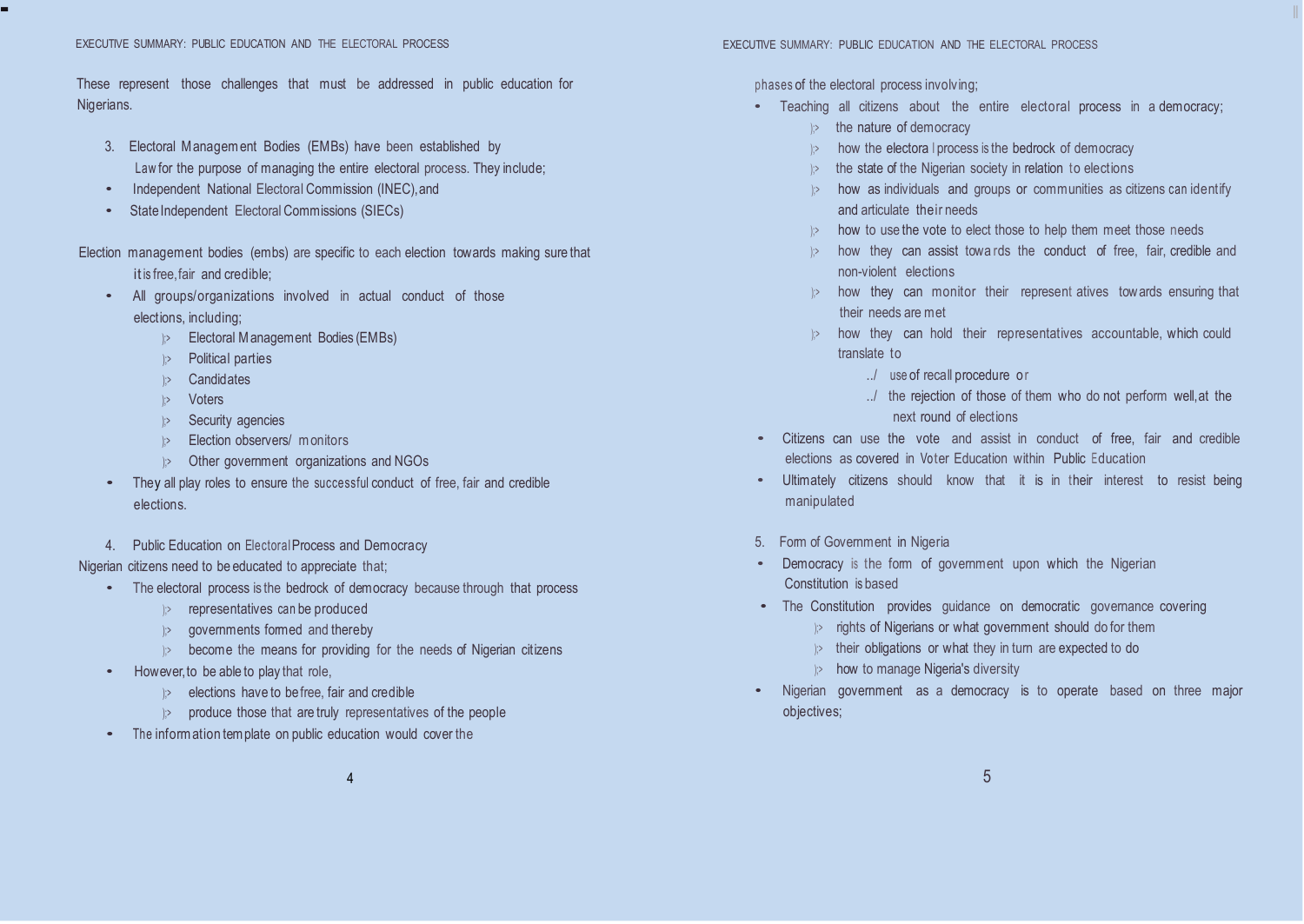- *);>* Government will be administered on the principles of democracy and social justice
- *); >* Power belongs to the people from whom Government derives all its authority
- *); >* It is the duty of Government to ensure the security and welfare of the people
- Governing or administering the country will therefore be guided by;
	- *);>* principles of democracy
	- *);>* equity in social services
	- *);>* equality before the law
	- *);>* government deriving its authority or power from the people through their votes
	- *);>* government existing to serve the people
	- *);>* government responsibility to the citizens to ensure their security and welfare
- The affairs of all agencies of Government must be carried out so as to recognize the diversity of the Nigerian people.
- It is a right that Nigerian citizens monitor the implementation of these major objectives by those they vote into government.
- 6. Features of a democratic governm ent

To be recognized as being democratic, a government is required to have and exhibit the followingfeatures;

- Periodic elections;conducting elections at fixed periods of time
- More than one political party; having more than one party for choice by electorate
- Free and fair elections; conducting elections that give political parties equal chances
- Freedom to vote and be voted for; allowing all persons qualified, to vote or be voted for
- Fundamental human rights; observing individual rights as enshrined in documents
- Rule of law; ensuring that all persons are seen and treated equally in implementing laws
- Freedom of the press; allowing the press access to source and disseminate information

Laws enacted in a democracy for these features relating to the electoral process include;

- *);>* periodic elections
- *);>* registration of political parties
- *);>* registration of voters and
- *);>* conducting elections by the Electoral Management Bodies (EMBs),
- That four out of the above seven items are the responsibility of EMBs indicates the critical role of elections as forming the bedrock of democracy;
	- $\checkmark$  fixing periods for elections
	- $\checkmark$  registering political parties
	- $\checkmark$  registering voters, and
	- ✓ conducting free and fair elections and providing conditions for allowing Nigerians the freedom to vote and to be voted for

• For governments to confirm or exhibit their democratic credentials, they must give prominence to Electoral Management Bodies to enable them carry out these functions in the electoral process

- 7. Activities of Democratic Government
- There are specific activities that are identifiable and associated with governance in a democracy, especially in the Nigerian state of

# development,including

- Formulation of policies; providing guidance on activities of government
- *); >* Protection of the Nigerian territory; maintaining national integrity from invasions
- *); >* Lawmaking; making laws for the good of and protection of citizens
- *); >* Maintenance of law and order; applying laws to protect the individual from molestation
- *);>* Provision of social amenities; food, water, health, education,housing
- Nigerian citizens therefore have the right to monitor: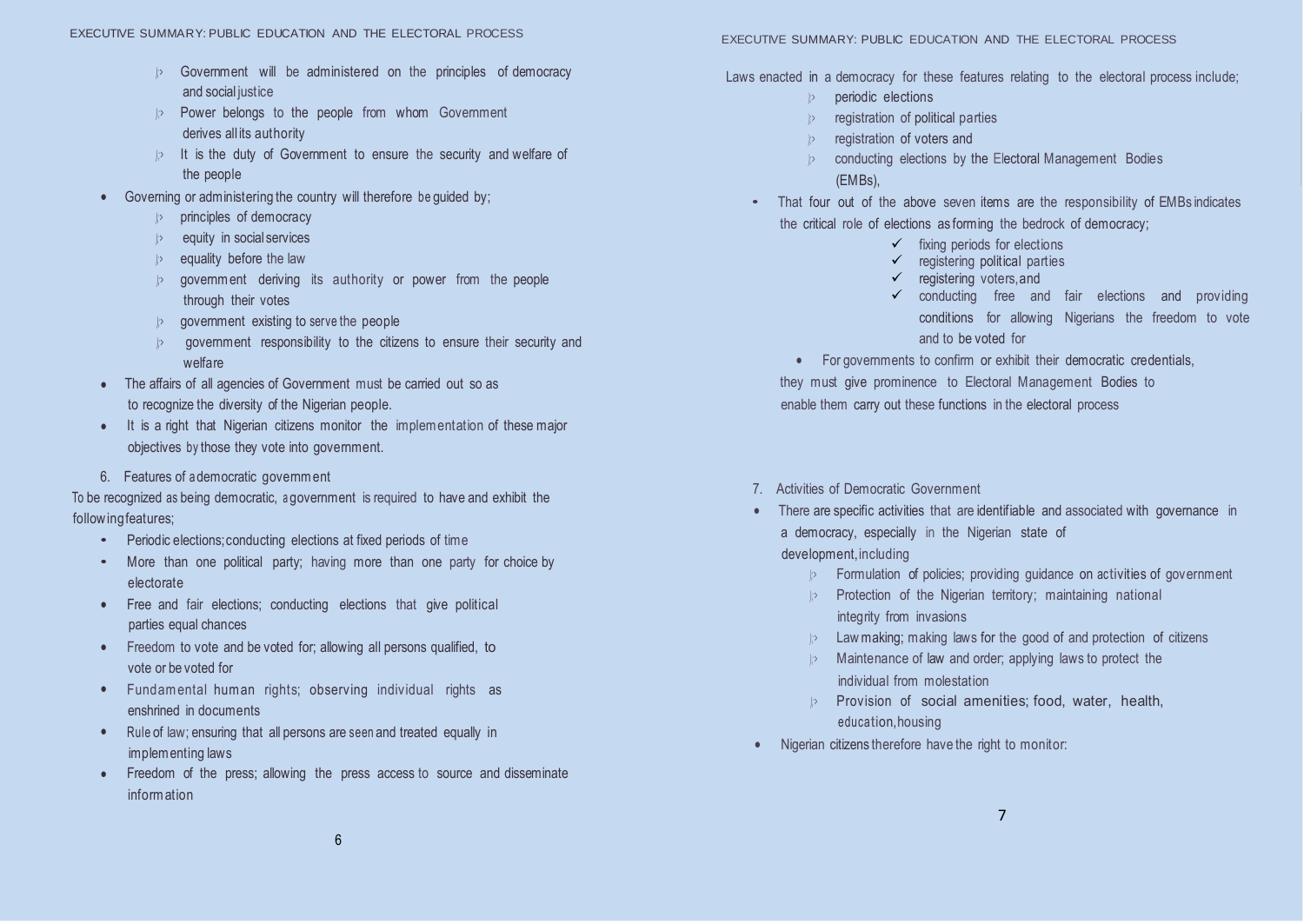- *); >* policies that have been formulated for carrying out government activities
- *);>* protection that government provides on a national, state and local government level;
- *); >* the laws that are being made for the ir welfare and protection;
- *); >* the individual security they have for life and property and
- *); >* social amenities being provided;
	- ✓ food
	- ✓ water
	- ✓ health
	- ✓ education
	- ✓ housing
- Governments at state and local government levels are also required to strive to;
	- *); >* formulate policies to guide their activities,
	- *); >* protect their boundaries,
	- *); >* make bye-laws for the good and protection of their people, and
	- *); >* provide social amenities
- These are the activities that, through monitoring, indicate how well governments at all levels are working to effectively represent the citizens by providing these needs.
- This provides indication of deepening of democracy beyond conduct of elections
- 8. Arms of Government and Flections

The democratic system of government has three arms, which serve to provide checks and balances in running government.

- Executive am; government formed at federal, state and local government levels to execute programmes for the well-being of the citizens
- Legislative am; to make laws for carrying out the affairs of government
- The Judiciary;to interpret and apply the laws

Election s a re carried out to elect;

- *);>* those to form government or the executive arm, and
- *); >* those to constitute the legislature, to make laws for good governance, but
- *); >* positions in the judiciary are by appointment
- In being appointed and funded through the instruments of the executive arms
	- *); >* The judiciary has some level of control by the executive arm of government
- The executive arm ismade up of President of the Federal Republic of Nigeria, State governors and the ir appointees and Local Government chairmen
- The legislature ismade up of federal and state houses of assembly
- The judiciary are at different levels from the lower courts up to the Supreme Court
- 9. TheWard as a Basic Electoral Unit

The Ward is the basic electoral unit

- It is used in demarcating electoral constituencies for both federal and state elections and Registers of Voters are derived from the Wards
	- Those elected into any electoral position at Federal, State and Local Government levels become their representatives
- As representatives, they are accountable to the Wards which form their constituencies
- Representatives of all Wards from electoral offices based on levels of governance include;
	- **President and Head of State**
	- *);>* Governor of a state
	- *); >* Chairman of a local government council
	- $\triangleright$  For the other positions, Wards are constituted to form federal and state and local government constituencies to elect;
		- ✓ Distinguished Senator
		- ✓ Member Federal House of Assembly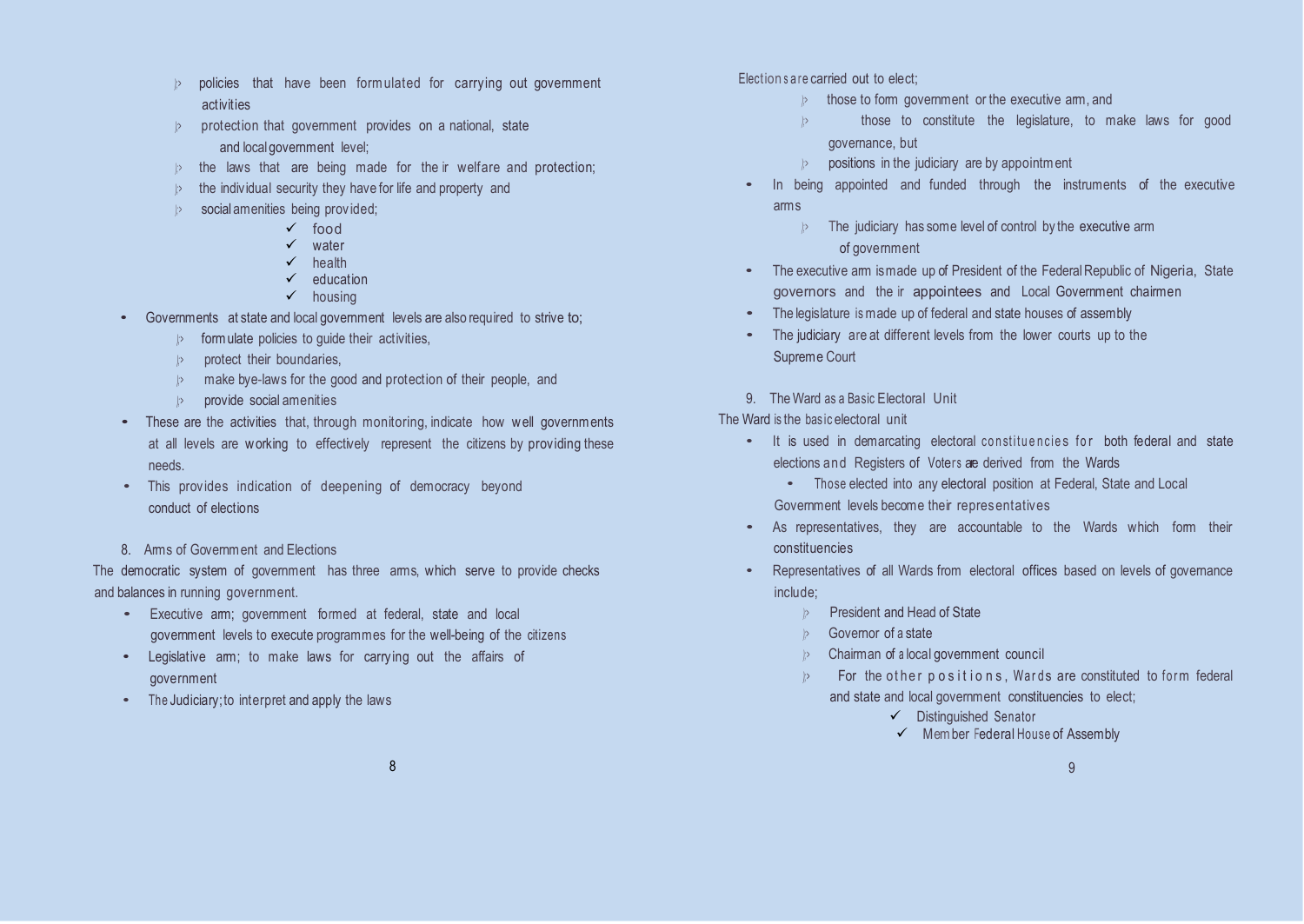- $\checkmark$  Member State House of Assembly.
- $\checkmark$  Councilor of a local government area
- All elected persons represent their Wards regardless of political party through whose platform they stood election
	- All elected persons are expected to work in the interest of the Wards in which votes were cast leading to their e lection
- Nigerian citizens in the different Wards have a right to monitor all these representatives
- 10. Groups of Stakeholders
- The broad groups of stakeholders who have different needs within constituencies, are the ones to whom public education is to be directed and include;

Political Parties: Manifestoes; Primaries; Nomination of Candidates; Campaigns; Infringements; Penalties; Security; the Vote;Rights and Responsibilities Traditional Leaders: Father Role; Security; Information Chain to Subjects;the Vote Religious Leaders: Father Role; Security; Information Chain to Congregations; the Vote Development Associations: Role in Communities; Community Needs; Security; Relevant Information Chain to Communities;the Vote; Rightsand Responsibilities Workers Unions: Place in Society; Needs Security; Relevant Information Chain to Members; the Vote; Rights and Responsibilities Women Groups: Place in Society; Needs Security Relevant Information Chain to Members; the Vote; Rights and **Responsibilities** The Nigerian Child: Place as future of Society; Needs; Security;

Relevant Information across ages the Vote; Rights and Responsibilities Youth Groups: Place in Society; Needs; Security; Relevant Information Chain to Members; the Vote; Rights and **Responsibilities** 

Special 'Groups: Inclusiveness; Challenges; Needs; Relevant

Information to challenges and members; the Vote

Elected Representatives; the people they represent, representative role, interaction in reporting and consultation

- The list of groups of stakeholders gives indication of the various interests that are required to bemet through a democracy
- The grouping covers not only groups of persons who can vote but especially those of children or those below the age of 18 years who all have interests in a democracy
- The groups give indication of expectations from the electoral process
- Voter education is directed only at those in the groups, of persons of voting age
- Those who serve their constituencies well are better placed to be re• elected or to get elected into higher office
- Those who do not serve their constituencies well can face the possibility of recall
- Those who do not serve their constituencies well are in subsequent elections less likely to be re-elected

# 11. Mass Media in Public Education

- The Nigerian society of nearly 180 million people requires the use of the mass media for Public Education.
- The use of the mass mobilization strategy was demonstrated in Nigeria through the work of the defunct Directorate of Mass Mobilization for Social and Economic Recovery (MAMSER)
- MAMSER prepared Nigerians through face-face interactions towards and for the successfulconduct of the 1993 elections

Those elections were adjudged the best in Nigeria until the 2015 elections which had the advantage of the use of electronic support 22 years later; but also generated unprecedented court cases of Election Petitions.

The use of the Mass Media by Electoral Management Bodies (EMBs), in the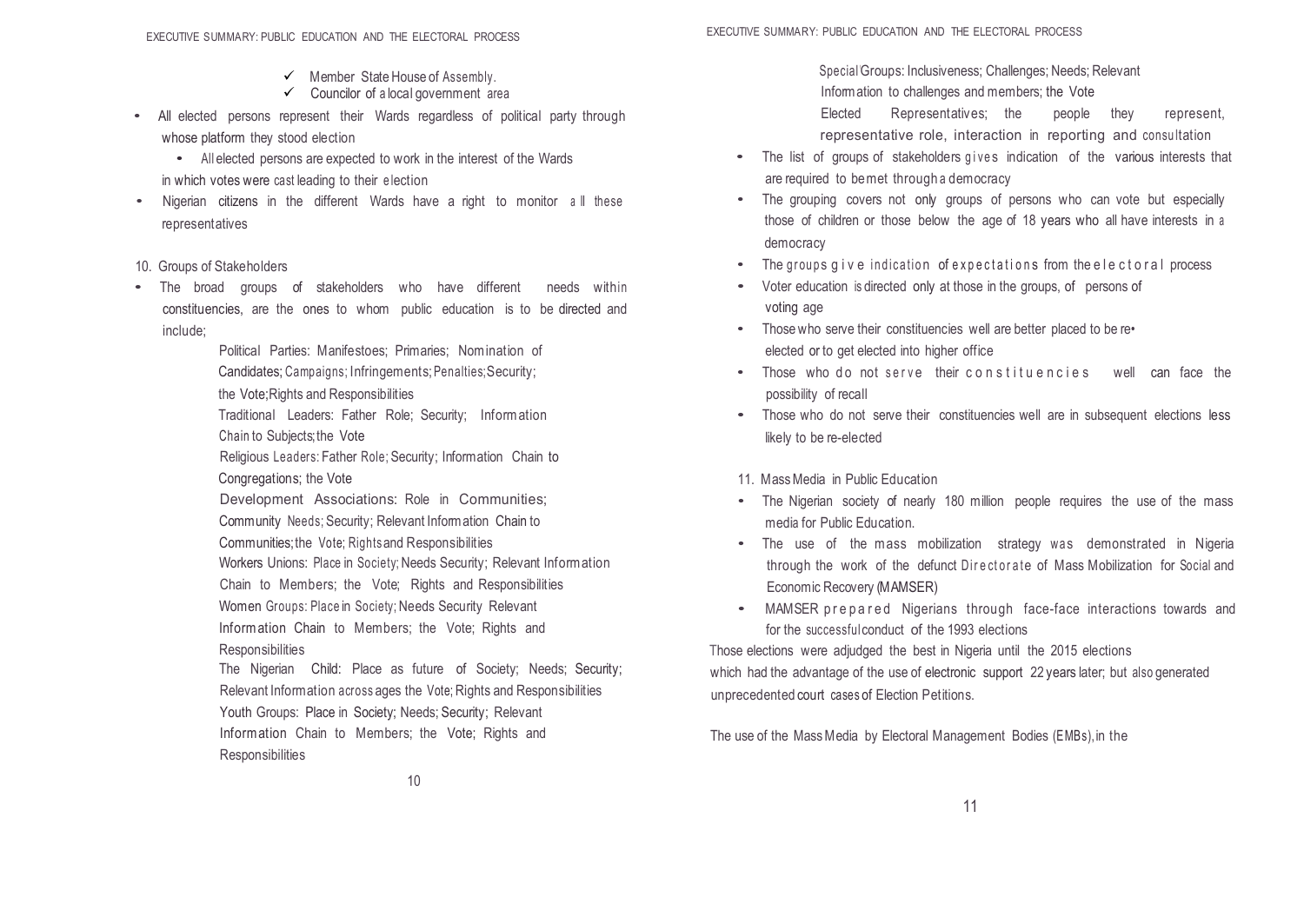production of print materials and in developing and airing of variety of radio and television programmes for Public Education, requires substantial financial support. The mass media include;

> The Print Medium; Newspapers are a principal means of support through the publication of reports, articles and advertisements and production of manuals, pamphlets for the literate and posters, handbills, flyers, seasonal greeting cards and promotional materials; clocks, calendars, key holders,caps and t-shirts

The Radio Medium: This has served as a popular medium,

especially when used with local languages, for the lower income and itinerant persons in providing access to information cheaply anywhere and anytime through news items, interviews, reports and discussions, jingles, drama and has the advantage of radio receivers being affordable. The Television Medium: The television medium serves similar purposes as the radio medium. It has the advantage in its visual properties for real life situations and teaching of skills where these can be practically demonstrated for viewers. Its visual properties make it most suited to the use of drama as a teaching tool for instance in situation comedies but requiring script writingand actors.

The Interpersonal Face-Face Medium: The medium is not usually recognized as being a mass communication medium, but MAMSER had proved that this constitutes the best mass medium in stakeholders' interactions to;

Cover issues on the entire electoral process Teach specific issues of democracy and governance Teach needs identification and monitoring Enable stakeholders' to learn from shared views and experiences

Ultimately enable stakeholders to be active participants in democracy

- 12. ElectoralProcess for DeepeningDemocracy
- Deepening democracy, after all is said and done, depends on those as government;

seeing themselves as representatives of the people accepting and applying the tenets of democracy being committed to working for their constituencies

- EMBs being indeed seen to be neutral umpires
- 13. Monitoringthe Electoral Process
- Democracy does empower citizens to monitor the democratic process
	- Nigerian citizens have the power and are allowed to monitor-The activities of government The activities of government by a state of  $\sim$  10  $\mu$  and  $\sim$  100  $\mu$ government;Executive,Legislature and Judiciary Electoral Management Bodies (EMBs); to ensure their neutrality
		- The election process

Political party manifestoes;what they propose for groups of stakeholders Nomination process; protest where candidates provide false information

Election results; petition where there are grounds or grievances The quality of representation with the power of recall or of denying votes

- Public education in assisting Nigerian citizens to play these monitoringroles would assist the elected as their representatives to discharge their responsibilities.
- 14. Conclusion
- Deepening democracy demands much more than the rather mechanical actions involved in conducting elections.
- The operation of the electoral process is in three phases including: preparations long before the actual election process; the actual conduct of elections and